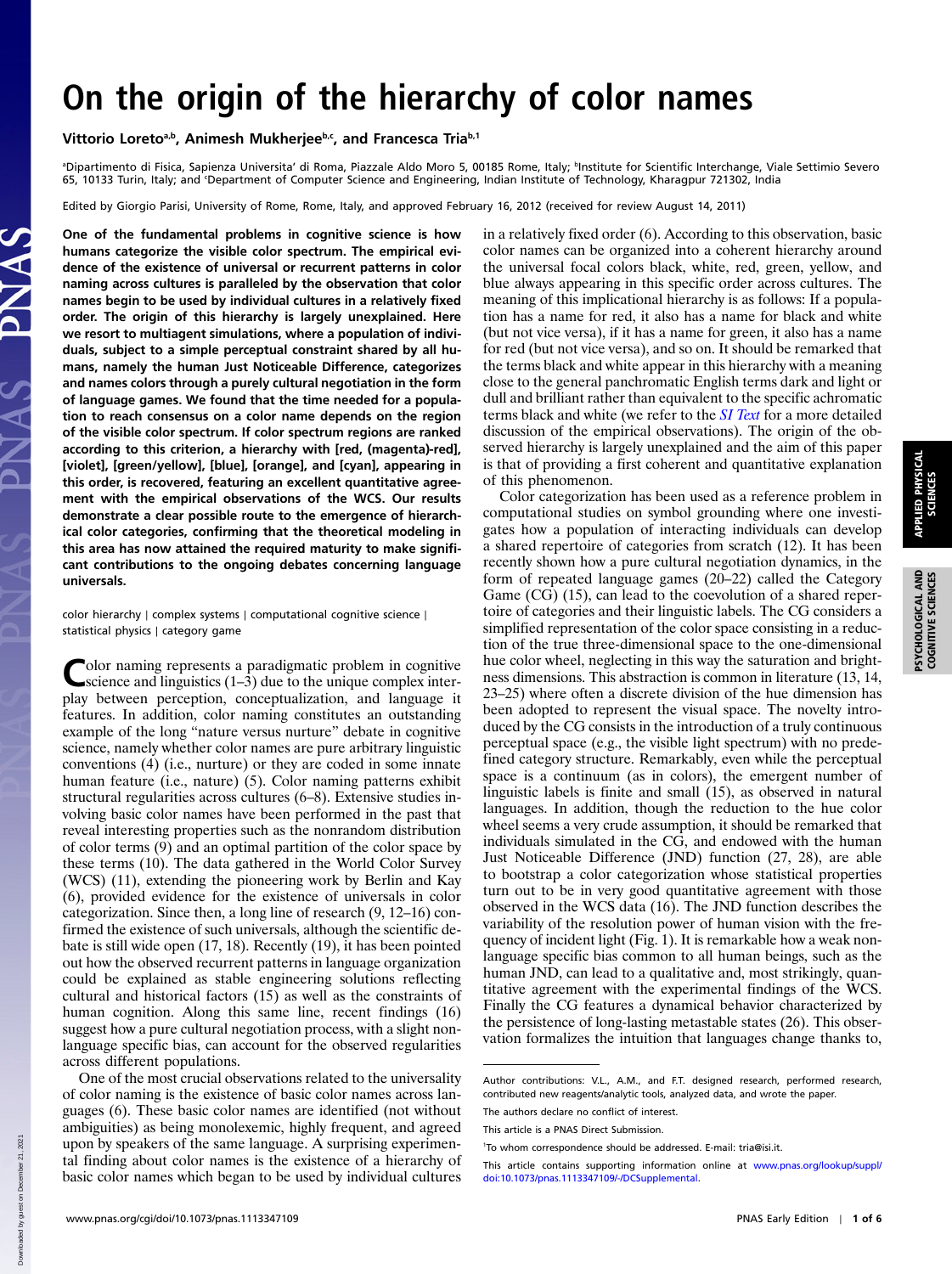

Fig. 1. The JND function. The wavelength change in a monochromatic stimulus needed to elicit a particular JND in the hue space. For the purpose of the CG,  $d_{\text{min}}(x)$  and topic, respectively, refers to the JND and the monochromatic stimulus rescaled within the [0, 1) interval. The blue circles represent the centers of seven regions (to be used later in the article) that can be together expressed as a vector c with entries  $c_1$ ,  $c_2$ , ...,  $c_7$ . The specific values for these entries are  $c = [0.0301, 0.125, 0.250, 0.465, 0.66015, 0.925, 0.970].$ Each entry, in turn, respectively corresponds to a wavelength (nanometer) that can be written (approximately) as [445, 475, 500, 545, 585, 635, 645].

and notwithstanding, their being the outcome of a collective behavior.

The central result of this paper is that a clear hierarchy for color names is found to naturally emerge, in the framework of the CG (15), through purely cultural negotiations among a population of coevolving agents, each endowed with the human JND function (27, 28). In particular, a hierarchy emerges that ranks different color names with respect to the time needed for them to get fixed in a population. Those names on which the population reaches a faster agreement turn out to be the basic color names, and the order of their emergence reflects the hierarchy found in ref. 6. This finding immediately provides a cultural definition of the basic color names with a degree of explicitness that has not been achieved so far.

## The Hierarchical Category Game

The CG (15) (see *Methods*) describes the emergence of a hierarchical category structure made of two distinct levels: a basic layer, responsible for the fine discrimination of the environment (perceptual categories), and a shared linguistic layer that groups together perceptions to guarantee communicative success (linguistic categories). In the version presented here, the CG is further extended to allow for the emergence of a series of shared linguistic layers each of which could guarantee communicative success in progressively more complex tasks.

At each time step, a pair of individuals (one will be denoted as the speaker and the other as the hearer) is randomly selected from the population to play a language game. The speaker has to communicate about a scene composed of, say, two objects. He selects one of these, denoted as the topic, and decides to speak about it. The ensuing language game allows both players to coevolve the structure of their categories as well as their form-meaning inventories. Although the number of perceptual categories is tuned by a parameter of the model that encodes the JND (see Methods) and can be arbitrarily large, the number of linguistic categories, in all the emergent layers, turns out to be finite and small, as observed in case of color names for natural languages. A higher and a more refined linguistic layer is accessed by the agents only if, in a game, both the topic and the object have the same name. This homonymy generates a "confusion" in differentiating between the two, possibly resulting in a failure in communication, also referred to as "failure with name" (see Methods). Note that access to a higher level requires a high consensus in the

adjacent lower level because a significant alignment among the agents is necessary to cause a failure with name. Whereas the first layer of linguistic categories (also reported in refs. 15, 16, and 26) can be associated to the emergence of primary color names, the successive layers might be linked to the emergence of complex color names when the knowledge of the primary color names is not enough to achieve a reasonable communicative success (one can think of a linguistic community comprising specialized individuals, as for instance painters, textile and cosmetic manufacturers; ref. 29).

#### Dynamics

Let us start our analysis by monitoring the time evolution of the number of linguistic categories at the different levels of the hierarchy. Fig. 2 A and B report the average number of perceptual and linguistic categories (at different levels) in the population when the model is informed respectively with the average human JND  $(d_{\text{min}} = 0.0143)$  and the actual human JND function [i.e.,  $d_{\text{min}}(x)$  as shown in Fig. 1]. For the linguistic categories, two regimes are clearly identified in all the different levels. Initially, corresponding to a series of uncorrelated games, the average number of linguistic categories per individual  $(n_{\text{ling}})$  exhibits a rapid growth due to the pressure of discrimination (for a detailed description of CG, we refer to Methods), followed by a fast drop due to the onset of consensus and the merging of perceptual categories. A second regime eventually emerges in all the levels, characterized by a quasi-arrested dynamics. This slow dynamics is signaled by a "plateau" region, as also observed earlier for level 0 in ref. 26. Interestingly, when the human JND function is adopted, one observes the possibility of the emergence of a third level, although still in its transient phase even after a billion games per player (level 2 in Fig. 2B), whereas there is no such signal with a flat JND. This observation implies that, for an average JND, individuals need just two levels to express a category, for the actual JND, individuals need further levels to achieve communicative success. It turns out, in fact, that further levels are typically needed for small values of  $d_{\text{min}}$  (i.e., higher resolu-



Fig. 2. Emergence of the category structure. (A) The average number of perceptual categories as well as the average number of linguistic categories at different levels versus the number of games per player t∕N (where t indicates the number of games and N the population size) when JND is set to  $\bar{d}_{\text{min}}$ . (B) The average number of perceptual categories as well as the average number of linguistic categories at different levels versus t∕N when JND is set to  $d_{\text{min}}(x)$ . (C) The evolution of the average match in the population at different levels when JND is set to  $\bar{d}_{\text{min}}$ . The average match (see Methods for details) is a measure of the global alignment of the linguistic categories in the whole population. (D) The evolution of the average match in the population at different levels when JND is set to  $d_{\text{min}}(x)$ . Here  $N = 500$  and the results represent an average over 30 simulation runs.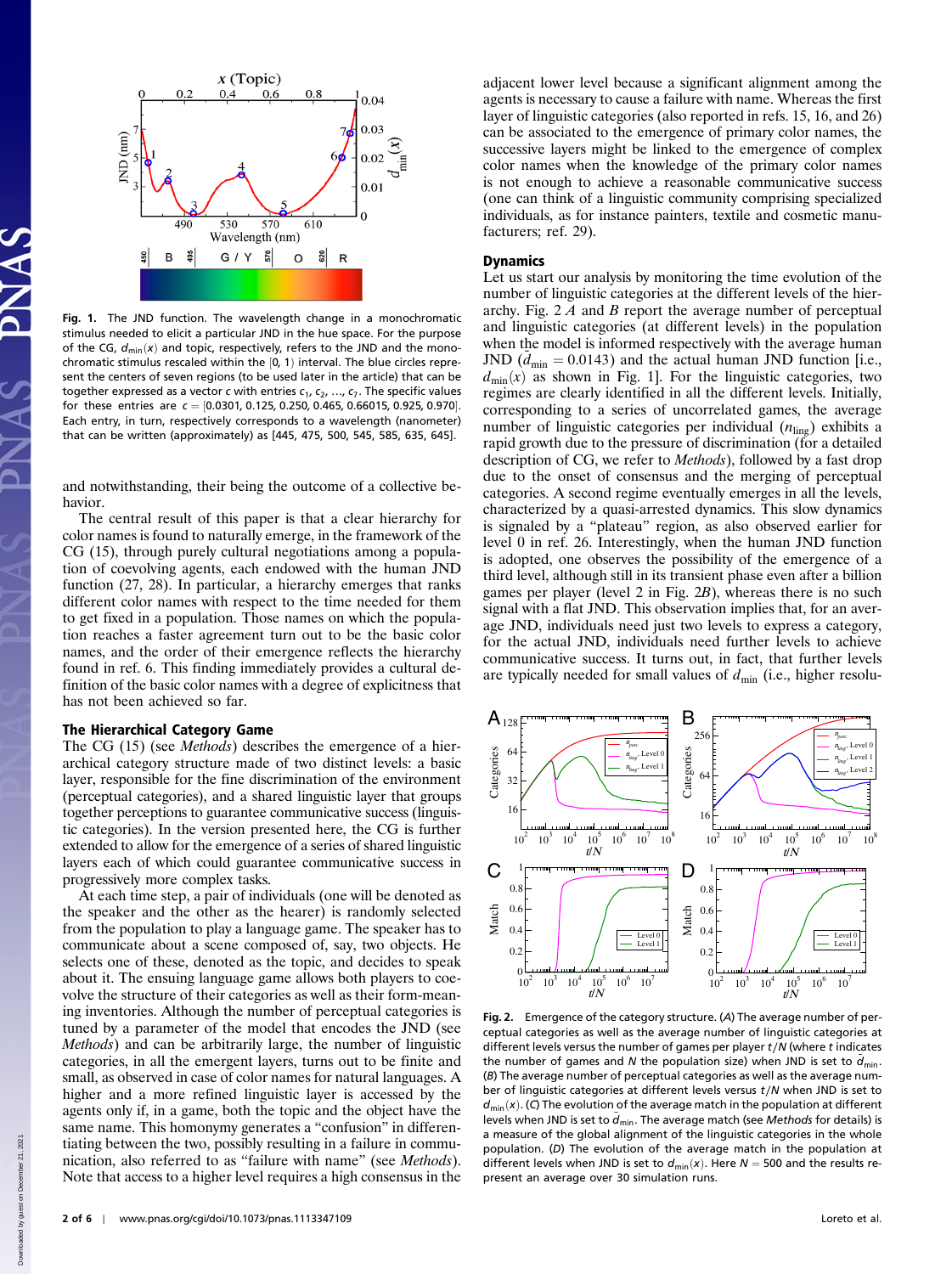tion power) and the actual JND features large regions below its average value (see *[SI Text](http://www.pnas.org/lookup/suppl/doi:10.1073/pnas.1113347109/-/DCSupplemental/pnas.1113347109_SI.pdf?targetid=STXT)* for further discussion on this issue). In order to quantify the level of alignment of the linguistic categories across the population, we monitor (Fig. 2  $C$  and  $D$ ) the emergence of the average pairwise match (see Methods) as a function of time (expressed as games per player) for the different levels. Again we repeated the experiment with the average human JND  $(\tilde{d}_{\min} = 0.0143)$  and the actual human JND function [i.e.,  $d_{\text{min}}(x)$ . Remarkably, the extent of agreement among the agents (as measured by the match) exceeds 95% in level 0 and 80% in level 1. Note that these results are consistent across different population sizes as shown in the [SI Text](http://www.pnas.org/lookup/suppl/doi:10.1073/pnas.1113347109/-/DCSupplemental/pnas.1113347109_SI.pdf?targetid=STXT).

It is important to remark that the timescales associated with the CG dynamics represent the times of persistence of a particular category in the population. The emergent asymptotic categorization corresponds to a metastable state where global changes are always possible, though progressively less likely as the system ages, which is typically synthesized by saying that the response properties of the system depend on its age (26). This perspective allows us to reconcile the evidence that languages do continuously change still remaining stable enough to be intelligible across a population.

Finally, a possible way to relate the different levels of the category structure to the process of human learning could be as follows. "Level 0" typically refers to the early stages of learning where a linguistic community attempts to agree upon a set of (basic) color terms needed for successful communication. However, as time goes by, the community would naturally feel the need of communicating through more complex color terms (e.g., color of a lipstick or a garment or a car). In the initial stages of this phase the community shall almost surely encounter difficulties in discriminating and communicating about close shades or nuances of color in a scene (analogous to failure with name); however, a second level of agreement could soon emerge within the community, when most of the language speakers are able to resolve and correctly associate higher order color terms to the various objects of the scene and this, in turn, is equivalent to "level 1" in the CG framework.

#### Hierarchy of Fixation Times

We now focus on the frequency of access to higher levels of linguistic categorization as a function of the local value of the JND. To this end, we report in Fig. 3 a scatter plot of the logarithm of the time (again expressed as games per player) at which the agents need to access level 1 versus the value of the topic in that particular game. The result clearly demonstrates that the agents



Fig. 3. Activity for different topics. Scatter plot of the logarithm of the time (expressed as games per player) at which the agents need to access level 1 versus the value of the topic in that particular game. The points are colored in a way that they best represent the corresponding region of the visible spectrum. The human JND function [i.e.,  $d_{min}(x)$  versus the topic value] and the visible spectrum are given as references. Here  $N = 500$  and the results represent an average over 30 simulation runs.

need to access the higher level early in regions corresponding to high values of  $d_{\min}(x)$ , whereas they access it quite late in regions corresponding to low values of  $d_{\min}(x)$ . This observation indicates that an agreement at level 0 is reached faster in regions with high values of  $d_{\text{min}}(x)$ , resulting in more cases of failure with name in these regions, thereby, forcing the agents to access level 1.

In order to further verify the above observation, we compute the extent of the emergent agreement (i.e., match) at different regions of the perceptual space in level 0. In Fig. 1, the blue circles indicate the centers  $c_i$  of seven such regions (i.e., the points of inflection in the JND function) that we choose to calculate the socalled "regional" agreement. We define a region by the length spanning  $[c_i - d_{\min}(c_i), c_i + d_{\min}(c_i)]$  where  $d_{\min}(c_i)$  is the y value corresponding to the x value  $c_i$  (see Fig. 1). In Fig. 4 A and B, we respectively show, for  $N = 500$  and 700, the regional agreement for these seven regions at level 0 (also see the  $SI$  Text). The plots clearly signal that consensus emerges first in regions corresponding to high values of  $d_{\text{min}}$  (e.g., regions 6 and 7) whereas it occurs later in regions corresponding to very low  $d_{\min}$  (e.g., regions 3 and 5). Most strikingly, if the regions are arranged according to the time (i.e.,  $t/N$ ) to reach a desired level of consensus (say a match value of 0.1), then they get organized into a hierarchy (Fig. 4 C and D) with [red, (magenta)-red], [violet], [green/ yellow], [blue], [orange], and [cyan] (or [cyan] and [orange] as is usually observed for secondary basic color names) appearing in this order. This result is strikingly similar to that reported in ref. 6. Further, the data points for the fixation times are observed to obey a simple functional form,  $Ae^{-\alpha t}$ , where A and  $\alpha$  are nonzero positive constants (gray lines in Fig. 4  $C$  and  $D$ ). In other words, the fixation time for specific primary colors at the population level diverges logarithmically with the resolution power  $1/d_{\text{min}}$ . Though this specific prediction cannot be checked with the currently available data, it is reminiscent of the logarithm law which is typically associated to human perception. Error bars in Fig. 4 C and D, representing the intrinsic variability of fixation



Fig. 4. Agreement emergence. Emergence of the agreement in the population in level 0. Match for (A)  $N = 500$  and (B)  $N = 700$  in the seven regions marked in Fig. 1. For better visualization, each curve is plotted in a color that best represents the corresponding region in the hue space (see Fig. 1). The time (i.e.,  $t/N$ ) for (C)  $N = 500$  and (D)  $N = 700$  to reach a desired consensus (match  $= 0.1$ ) versus the value of  $d_{\text{min}}$  corresponding to the seven regions. The results present an average over 60 simulation runs. In both the plots, the approximate wavelength (nanometer) associated with each colored data point is mentioned within the parenthesis. Error bars are drawn according to the variance of the distribution of consensus times in the different simulations. The gray lines in both the plots represent a fit of the respective data with an exponential function of the form  $Ae^{-\alpha}$ (see text for more details).

Down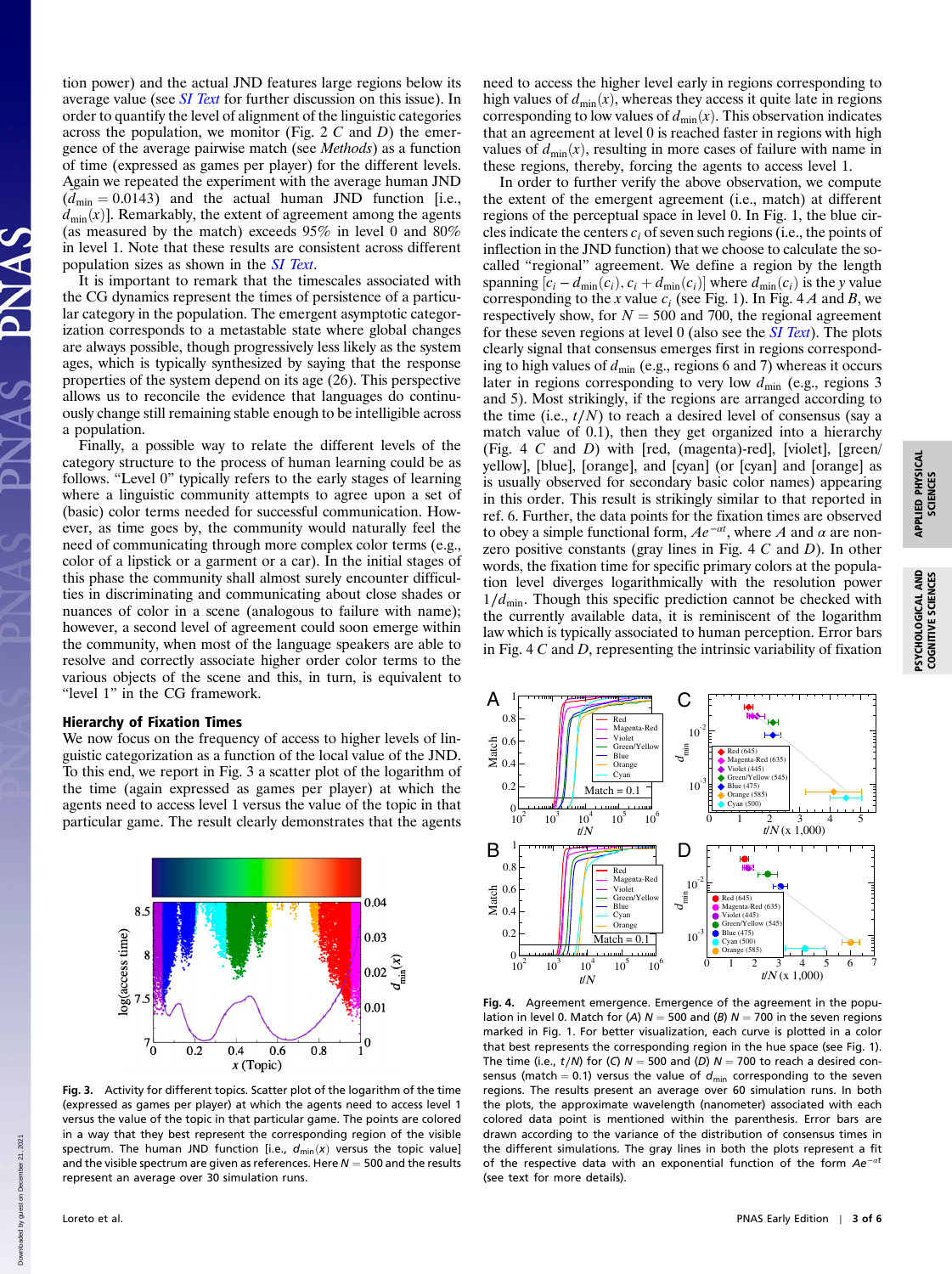times in different simulations, are important to explain the slight fluctuations in the color name hierarchy as observed in the WCS across different cultures.

It is important to observe how the similarity of the ranking of fixation times obtained in the framework of the CG with that observed in the framework of the WCS is not the outcome of a pure coincidence. It turns out that only a right choice of JND function, coupled with the language game dynamics, can reproduce the color hierarchy observed across human languages. In the [SI Text](http://www.pnas.org/lookup/suppl/doi:10.1073/pnas.1113347109/-/DCSupplemental/pnas.1113347109_SI.pdf?targetid=STXT), we report the outcomes of two additional experiments performed by substituting the human JND with a flat and an inverse JND. In none of these two cases the hierarchy obtained from the WCS could be reproduced.

## Discussion

The two specific exceptions of the observed hierarchy from that suggested in ref.  $6$  are  $(i)$  emergence of violet in this hierarchy which is absent in ref. 6 and  $(ii)$  absence of brown in this hierarchy which appears immediately after blue in ref. 6. This discrepancy can be perhaps explained in the light of the past literature on basic color names. According to Kay and McDaniel (30), both of these color names are secondary basics and can therefore be expressed as fuzzy combinations of the six focal colors. In order to understand the presence of violet in the hierarchy, one needs to concentrate on the second stage of the color lexicon evolution suggested by Berlin and Kay (6) that marks the emergence of red. The authors themselves note that at this point the name red also includes the other end of the spectrum which is primarily violet. In fact, low-wavelength light (perceptually violet), although being at the opposite end of the spectrum, is in many cases perceived as reddish (31) and this is possibly why we see the emergence of violet just after red in the hierarchy (see also the [SI Text](http://www.pnas.org/lookup/suppl/doi:10.1073/pnas.1113347109/-/DCSupplemental/pnas.1113347109_SI.pdf?targetid=STXT) for a further experiment concerning "red" and "violet"). On the other hand, brown is not a spectral color itself and usually refers to a combination of the high-wavelength hues: yellow, orange, or red. Therefore, the term brown can cover a wide range of the visible spectrum mostly inclusive of the different shades of orange and, in particular, is frequently recognized as dark orange (32). Consequently, it may be well argued that the emergence of orange in the hierarchy actually also marks the emergence of brown.

Further, we also note that no evident hierarchy is observed for the linguistic categories at level 1 (see the [SI Text](http://www.pnas.org/lookup/suppl/doi:10.1073/pnas.1113347109/-/DCSupplemental/pnas.1113347109_SI.pdf?targetid=STXT)). Because color names associated to higher linguistic levels are intuitively associated to nonbasic color names, this observation implies that it is hard to arrange complex color names in a clear hierarchy as for the basic color names.

Another important point that deserves mention here is that, although in the current work categorization is invariably associated with naming, nonverbal perceptual learning is equally possible within a population and it has been extensively studied in refs. 33–36. However, our intention here was to seek a suitable answer to a long-standing chicken and egg problem in cognitive science: To name a category, it seems that this category should be already existing and be shared in the population, so how can naming influence the shape of the emerging category structure? The CG is an attempt to show that coordination in a population is possible through a purely structural coupling between the categorization and the naming processes. The emergent patterns allow us to conclude that this coupling is indeed possible and that there is at least some role that a language plays to give rise to the coordination of the perceptually grounded categories. Thus, our contribution here is a plausible solution to the chicken and egg problem through the introduction of a complex interplay between naming and category formation.

As a final observation, we remark that the sharpening of perceived between-category differences and attenuation of perceived within-category differences also known as categorical perception (CP) (37, 38), and observed in the CG dynamics, could be an innate property or an outcome of the process of language learning. In fact, there is a huge amount of literature in support of either of these conjectures. The former position can be historically connected to rationalism (39) and is often found either in an explicit or an implicit way in evolutionary psychology (40–42). Specific to colors, refs. 43 and 44 have tried to seek evidence toward a genetic coding of color categories by analyzing the color categorization behavior of newborn children. On the other hand, in support of the latter position, presence of learning has been demonstrated through color tests with prelanguage children (45–47) and by means of experiments where individuals from a particular culture were tasked to learn the color categories of another culture (18, 48). However, a majority of researchers agree that even learning-based induction of CP is "loosely constrained by the default neural organization," as has been suggested in ref. 18. The CG builds up on this last idea that the assumption of a minimal neural/physiological substrate (nonspecific to language) coupled with a complex cultural interaction process can actually cause the emergence of categorization patterns in a population of agents. It is important to note here that it is not only the neural substrate (i.e., JND) but also the complex dynamical process of learning of the agents that together lead to the observed hierarchy. In other words, the strong positive correlation between the JND and the hierarchical structure is not straightforward; in contrast, it is guided by a complex nonlinear chain of interactions.

#### Conclusion

In this paper, we have shown that a simple negotiation dynamics, driven by a weak nonlanguage specific bias, namely the frequency dependent resolution power of the human eye, is sufficient to guarantee the emergence of the hierarchy of color names getting so arranged by the times needed for their fixation in a population. The observed hierarchy features an excellent quantitative agreement with the empirical observations, confirming that the theoretical modeling in this area has now attained the required maturity to make significant contributions to the ongoing debates in cognitive science. Our approach suggests a possible route to the emergence of hierarchical color categories: The color spectrum clearly exists at a physical level of wavelengths, humans tend to react most saliently to certain parts of this spectrum often selecting exemplars for them, and finally comes the process of linguistic color naming, which adheres to universal patterns resulting in a neat hierarchy of the form obtained here. These intuitions are of course not a novelty (see for instance ref. 19); however, we provided a theoretical framework where the origin of the color hierarchy, as well as its quantitative structure, could be explained and reproduced through a purely cultural route driven, on its turn, by a nonlanguage-specific property of human beings.

It should be remarked that, despite the striking universal character of the color hierarchy, fluctuations exist across different languages as for the precise order in which color names got fixed in each language. In the framework of our model, this phenomenon is naturally explained as a consequence of the unavoidable stochasticity of the underlying cultural negotiation dynamics (15). The error bars in the fixation time of each specific color term in Fig. 4 specifically support this picture. Finally, it is important to mention that our results are paving the way for a detailed comparison with true historical data for each attested language, taking into account for instance phenomena like language contact and multilingualism as well as more language-specific cultural evolution processes.

#### Methods

The Category Game. The CG (15) constitutes of a set of N artificial agents in a simulated population with no words or categories at all in the beginning. As the game proceeds, the agents are repeatedly tasked with describing different perceptual stimuli received from their environment (e.g., colors) to one another. While doing so, a single stimulus (corresponding to a real value in a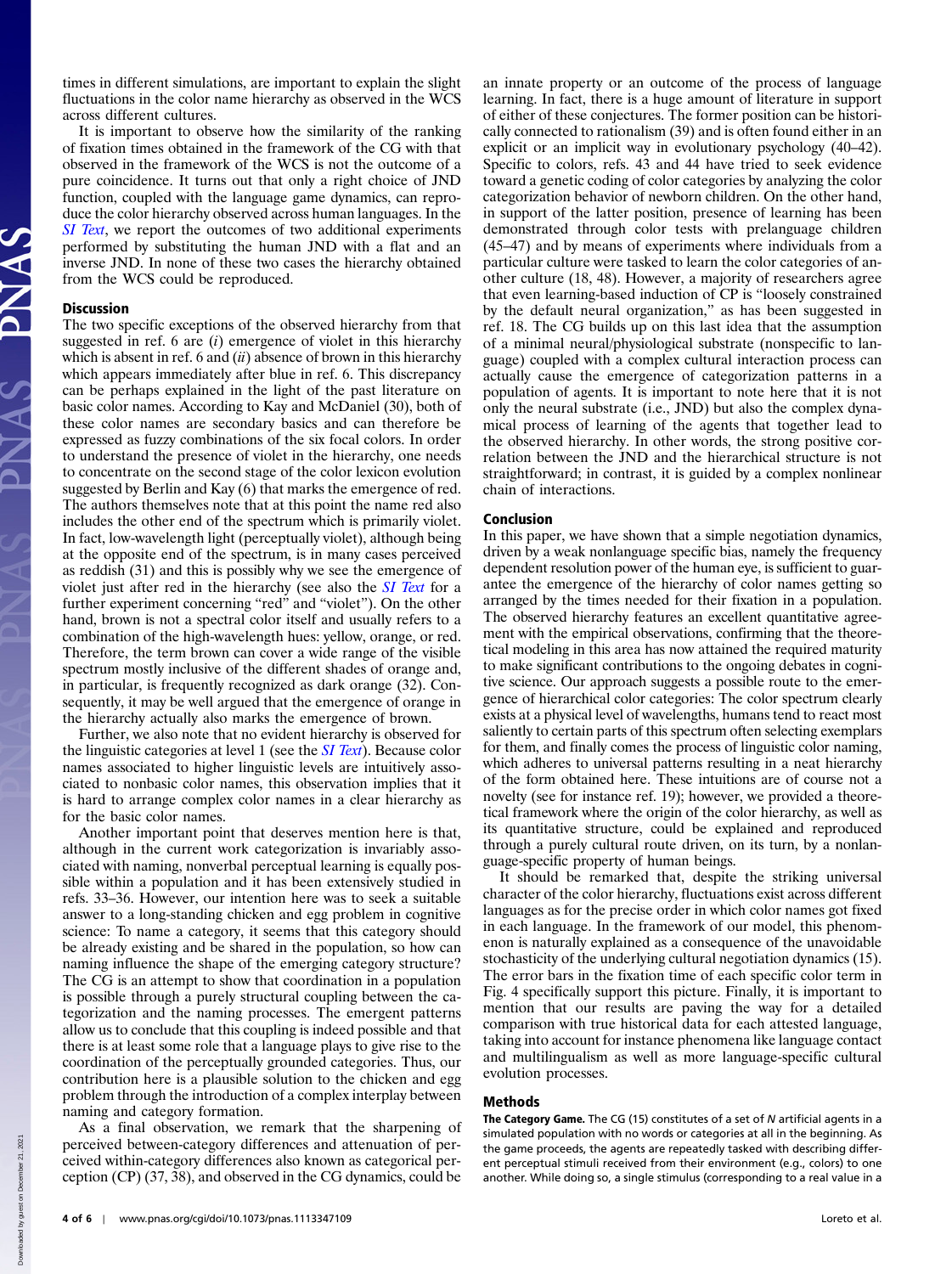continuous perceptual space, e.g., the visible light spectrum) is chosen from a set of multiple such stimuli (named objects) present in the environment and is denoted as the topic to be described. Each game is played by a pair of agents where one of them acts as a speaker, trying to describe the topic by a name, while another acting as a hearer, trying to guess just by listening to the name which object the speaker is referring to. The individual agents independently invent words and categories and, based on the success or failure of their communications, adjust their own categories and vocabularies to increase the success in communication. A communication is deemed successful if the word the speaker used appeared in the hearer's vocabulary and allowed the hearer to identify the object the speaker meant. Further, the agents are endowed with a real property of human vision—i.e., the Just Noticeable Difference (Fig. 1)—by virtue of which they are not required to distinguish between those hues that a human eye cannot tell apart. In the following, we present a brief description of the important components of this model referring the reader to the Supporting Information for a more detailed description accompanied by a suitable illustration of the individual steps of the game (see the [SI Text](http://www.pnas.org/lookup/suppl/doi:10.1073/pnas.1113347109/-/DCSupplemental/pnas.1113347109_SI.pdf?targetid=STXT)).

Basic dynamics. The population consists of N artificial agents each of them having a one-dimensional continuous perceptual space spanning, without any loss of generality, the  $[0, 1)$  interval. Categorization simply corresponds to the partitioning of this space into discrete subintervals, which we shall call perceptual categories from now onward. Starting from a blank slate, each agent progressively develops a dynamical inventory of form-meaning associations linking categories (meanings) to words (forms). The emerging categories as well as the words associated to them coevolve over time through a series of simple communication interactions (or "games").

Choice of individuals for a game. In a game, two individuals are randomly selected from the set of N agents. One of them acts as a speaker and the other as a hearer. Both the speaker and the hearer are presented with a scene of  $M \geq 2^*$  stimuli (objects), where each stimulus corresponds to a real number in the  $[0, 1)$  interval. By definition, no two stimuli appearing in the same scene can be at a distance closer than  $d_{\text{min}}(x)$ , where x can be either of the two. This function is the only parameter of the model encoding the finite resolution power of any perception or equivalently the human JND (Fig. 1).

Rules of negotiation. One of the objects is randomly denoted as the topic of the communication. This information is known only to the speaker. The task of the speaker is to communicate this information to the hearer using the following rule. The speaker always checks whether the perceptual category (i.e., the subinterval) in which the topic falls is unique for it. If the two stimuli fall in the same single perceptual category, then a new boundary is created in the perceptual space at a location corresponding to the middle of the segment connecting the two stimuli creating two smaller subintervals. A new name is invented for each of these two new perceptual categories. In addition, both of them inherit all the words corresponding to the old category. This process is termed as discrimination. Subsequently, the speaker utters the "most relevant" name for the category corresponding to the topic. The most relevant name is either the one used in a previous successful communication or the newly invented name in case the category has just been created due to a discrimination. For the hearer, there can be the following possibilities: (i) the hearer does not have any category associated with the name, in which case the game is a failure, or (ii) more than one categories are associated with this name in the hearer's inventory. In this case, the hearer randomly chooses one of them. If the hearer chooses the category linked to the topic, the game is a success, otherwise it is a failure.

Update of inventories. Depending on the outcome of the game, one or both the agents update their repertoires. In case of a failure, the hearer adds the word in her repertoire linked to the category corresponding to the topic. In case of a success, this word becomes the most relevant name for the category corresponding to the topic for both agents and they remove all the other competing words from their respective repertoires linked with this category.

Dynamical evolution. The dynamical evolution is initially driven by the pressure of discrimination, which makes the number of perceptual categories increase. At the same time, a synonymy emerges such that many different words are used by different agents for some similar categories. This kind of synonymy reaches a peak after which it starts to diminish as in the simple

Naming Game (22). When on average only one word is recognized by the whole population for each perceptual category, a second phase of the evolution intervenes. During this phase, words expand their reference across adjacent perceptual categories, joining these categories to form the so-called linguistic categories. The coarsening of these categories features a dynamic arrest analogous to the physical process in which supercooled liquids approach the glass transition (26). On this long-lived state, the number of linguistic categories turns out to be finite and small (15).

Multilevel Emergence. Consider case ii discussed above. After the speaker transmits the name for the topic, the hearer finds more than one category associated with this name. If one of these categories is linked to the object and the hearer randomly chooses this one rather than the one linked to the topic, then we refer to this special case by failure with name. Note that this event is really not a "true" failure because, the hearer already knew the correct name for the topic and it can be associated to a confusion to differentiate between the topic and the object. We propose to overcome this situation by creating additional levels of linguistic categories. One can relate this scenario to the linguistic community of a set of specialized individuals, for instance, painters, for whom knowing the basic color terms are not enough to reach a reasonable communicative success. In contrast, knowledge of complex color terms are necessary to execute successful communication. Therefore, we include the possibility of creation of additional levels of linguistic categories in the CG model. We shall refer to the level corresponding to the basic CG as level 0 and the subsequent levels as level 1, level 2, and so on.

The precise prescription when a failure with name takes place is the following. A higher level is accessed if the entire range of perceptual categories between the one associated with the object and the one associated with the topic has the same name. Otherwise, the failure with name procedure does not apply. In the positive case, when an higher level is accessed, the procedure is as follows:

- i. Activity of the hearer: In case a higher level does not exist yet, the hearer creates a new virtual level by filling the span of (a) all the perceptual categories (if any) that are adjoint to either the topic or the object and have the same name, (b) the perceptual categories corresponding to the topic and the object, and (c) all the intermediate perceptual categories between the topic and the object. This span is then divided into two parts with a boundary, borrowed from the  $(0, 1)$  perceptual space, that corresponds (or is closest) to the midpoint of the two objects. The two parts of this virtual span are named by two brand new words.
- ii. Activity of the speaker: Same as the activity of the hearer in i.
- Deletion of a span: If a higher level already exists for either of the agents, then they check whether the span filling (a), (b), and (c) (see step  $i$ ) in the current level has an equal number of linguistic categories as the immediate lower level and, if so, this span is deleted.
- iv. Game in the higher level: If either the conditions illustrated in steps i and *ii* are satisfied or the higher level for both the hearer and the speaker exists with at least a span filling the perceptual categories corresponding to the topic and the object as well as all the intermediate perceptual ca-



Fig. 5. Configuration of the different levels of a hypothetical agent. (A) The failure with name causes the creation of level 1 with two brand new words where the boundary is borrowed from level 0. (B) The number of linguistic categories in the span corresponding to the topic and the object is equal in level 0 and level 1 thereby causing a deletion of this span in level 1 followed

Downloaded by guest on December 21, 2021

by quest

Down

2021 December 21

<sup>\*</sup>Without any loss of generality in all our simulations, we shall use  $M = 2$ . by a recreation.